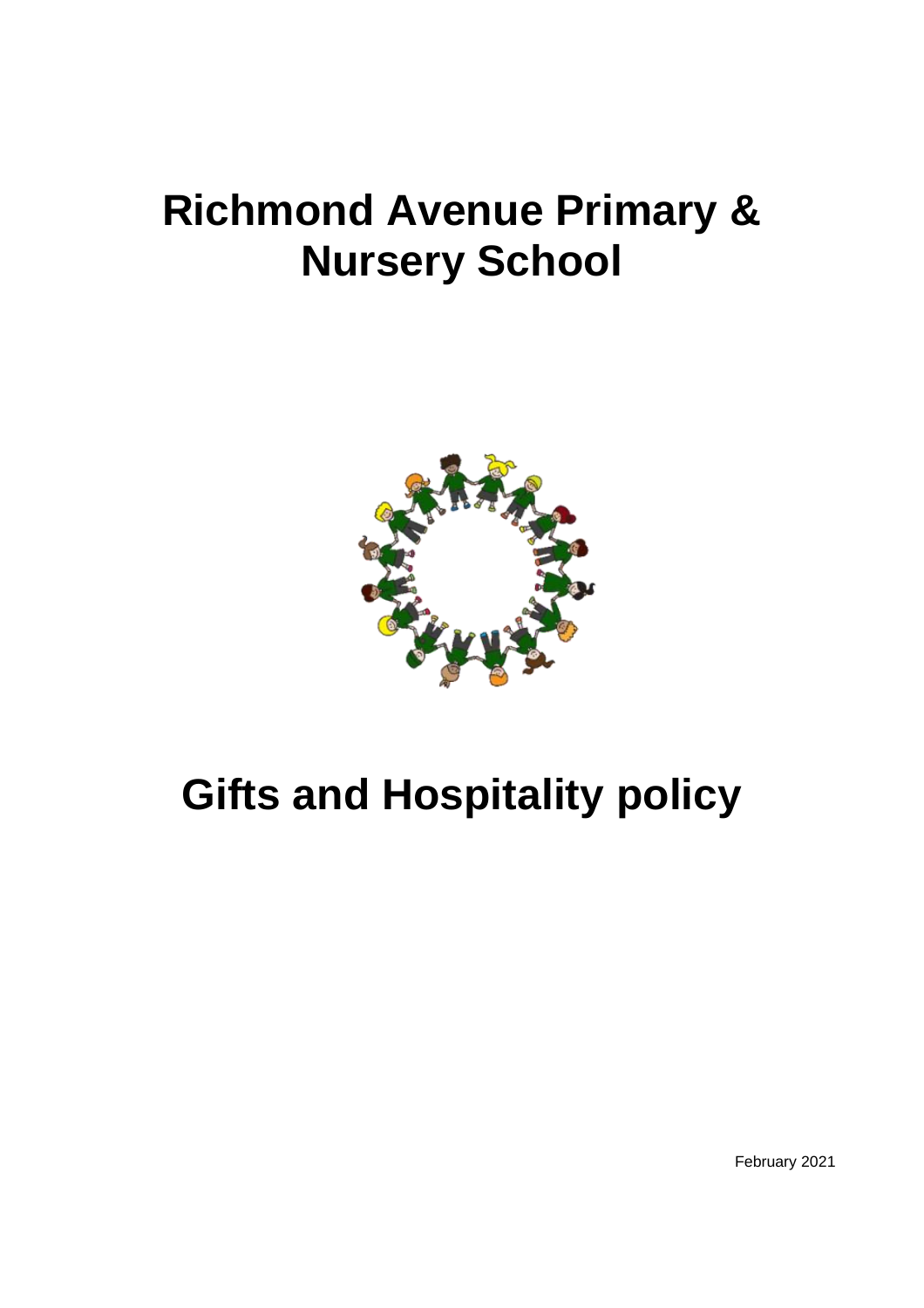# **Contents**

## <span id="page-1-0"></span>**1. Aims**

This policy aims to ensure that

- The academy trust's funds are used only in accordance with the law, its articles of association, its funding agreement and the latest Academies Financial Handbook
- The trust and those associated with it operate in a way that commands broad public support
- The trust has due regard to propriety and regularity, and ensures value for money, in the use of public funds
- Trustees fulfil their fiduciary duties and wider responsibilities as charitable trustees and company directors
- Members, trustees and staff are aware of what constitutes acceptable gifts and hospitality, and the process that must be followed if they are presented with any of the same

# <span id="page-1-1"></span>**2. Legislation and guidance**

This policy is based on the [Academies Financial Handbook,](https://www.gov.uk/guidance/academies-financial-handbook) which states that academy trusts should have a policy and register on the acceptance of gifts, hospitality, awards, prizes or any other benefit which might be seen to compromise the personal judgement or integrity of members, trustees, staff and/or any other representative of the trust.

This policy also complies with our funding agreement and articles of association.

## <span id="page-1-2"></span>**3. Definitions**

Gifts are any items, cash, awards, prizes, goods or services, offered without expectation of payment or benefit. Gifts also include goods or services offered at a discounted rate, or on terms not available to the general public.

Hospitality is defined as food, drink, accommodation or entertainment (such as cultural or sporting events) provided free of charge, heavily discounted or on terms not generally available to the general public.

## <span id="page-1-3"></span>**4. Roles and responsibilities**

#### **4.1 Members, trustees and staff**

Members, trustees and staff:

- Must not give or accept gifts or hospitality to or from a third party where it might be perceived that their personal integrity has the potential to be compromised, or that the trust might be placed under any obligation as a result of acceptance
- Must not use their official position to further their private interests or the interests of others
- > Must not solicit gifts or hospitality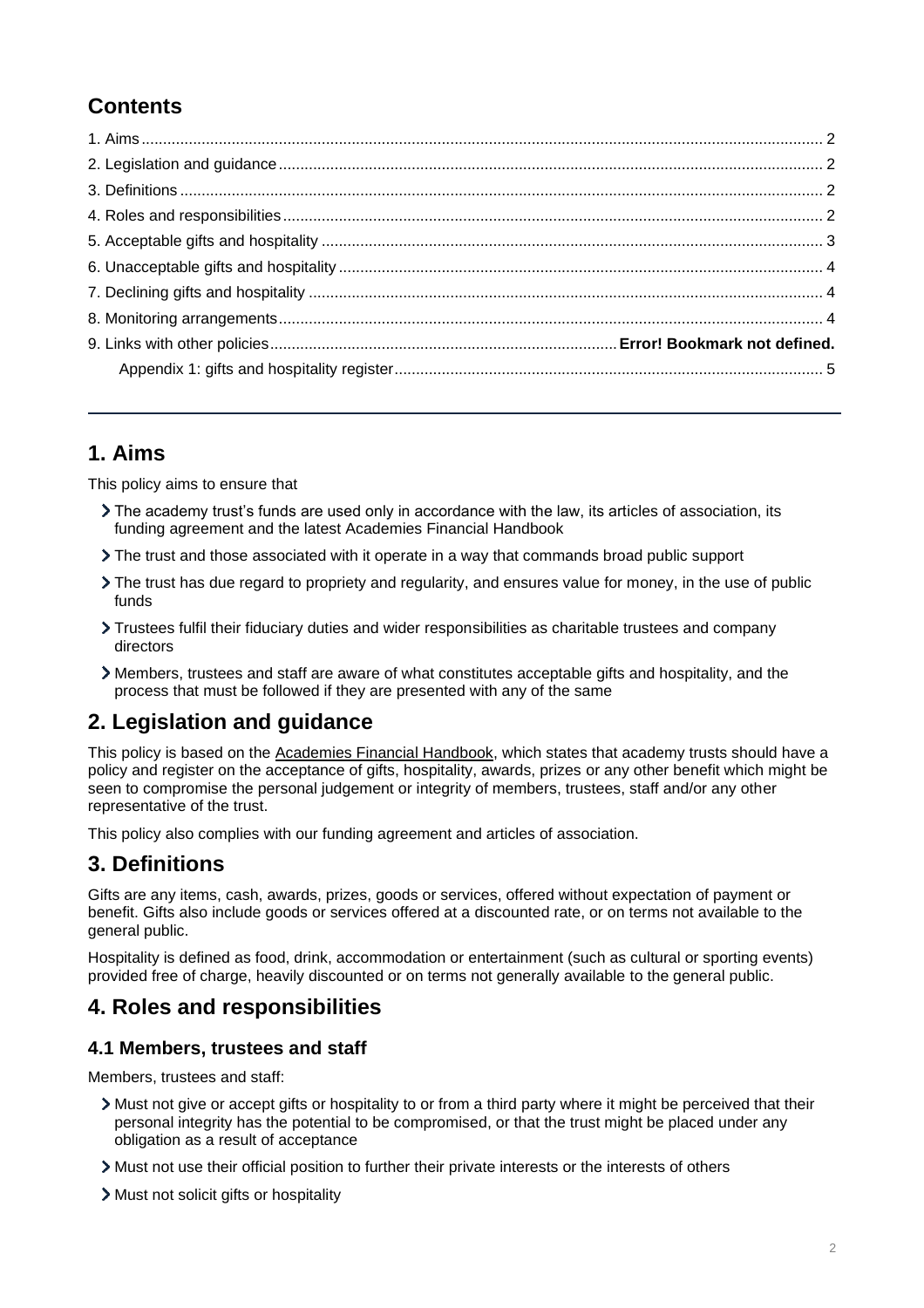- Must record any gifts or hospitality offered to them or the trust with a value of [over £50/other value set by the trust] on the gifts and hospitality register (see appendix 1) within 7 working days, even if declined
- Must consult the [chief financial officer/finance director] or [headteacher/principal] before accepting or offering any gifts or hospitality with a value of [over £50/other value set by the trust]

#### **4.2 Academy trustees**

Academy trustees will ensure that the trust's funds are used in a way that commands broad public support, pays due regard to propriety and regularity, and provides value for money.

#### **4.3 The Headteacher**

The headteacher is responsible for ensuring that staff are aware of and understand this policy, and that it is being implemented consistently.

The headteacher will act with the utmost integrity on all matters relating to gifts and hospitality, ensuring that they set a good example to the rest of the school and trust and to those outside the organisation.

They will also ensure, alongside the CFO, that decisions on whether individuals or the trust can accept or offer gifts or hospitality with a value of over £50 are in line with this policy.

#### **4.4 The MAT's Chief Financial Officer (CFO)**

The CFO will ensure that:

- > The trust maintains a gifts and hospitality register
- Figures for transactions relating to gifts made by the trust are disclosed in the trust's audited accounts, in accordance with the Academies Financial Handbook
- The academy trustees and headteacher are provided with information on gifts and hospitality received and given, as appropriate

They will also ensure, alongside the headteacher that decisions on whether individuals or the trust can accept or offer gifts or hospitality with a value of over £50 are in line with this policy.

#### **4.5 The SOTL**

<span id="page-2-0"></span>The SOTL is responsible for maintaining the gifts and hospitality register on a day-to-day basis.

## **5. Acceptable gifts and hospitality**

#### **5.1 Offer of gifts and hospitality received**

Members, trustees and staff can accept gifts and hospitality that have a value of up to £50. These do not have to be pre-approved or recorded on the gifts and hospitality register.

Generally, gifts of nominal value, such as small tokens of appreciation, may be accepted. If in any doubt, members, trustees and staff must consult the CFO or headteacher.

Similarly, hospitality such as working lunches may be accepted in order to maintain good relationships with key contacts, provided the hospitality is reasonable in the circumstances. If in doubt, guidance must be sought from the CFO or headteacher.

Any gifts or hospitality offered with a value of £50 must be recorded on the gifts and hospitality register within 7 working days, even if declined. Any member, trustee or member of staff who is offered such gifts or hospitality must consult the CFO or headteacher before accepting.

If the headteacher is the recipient, or intended recipient, of **any** offer of gifts or hospitality, they must inform the chair of the AC board and record the offer on the gifts and hospitality register.

Failure to declare any offer of gifts or hospitality on the register in line with this policy will be treated as a staff disciplinary matter.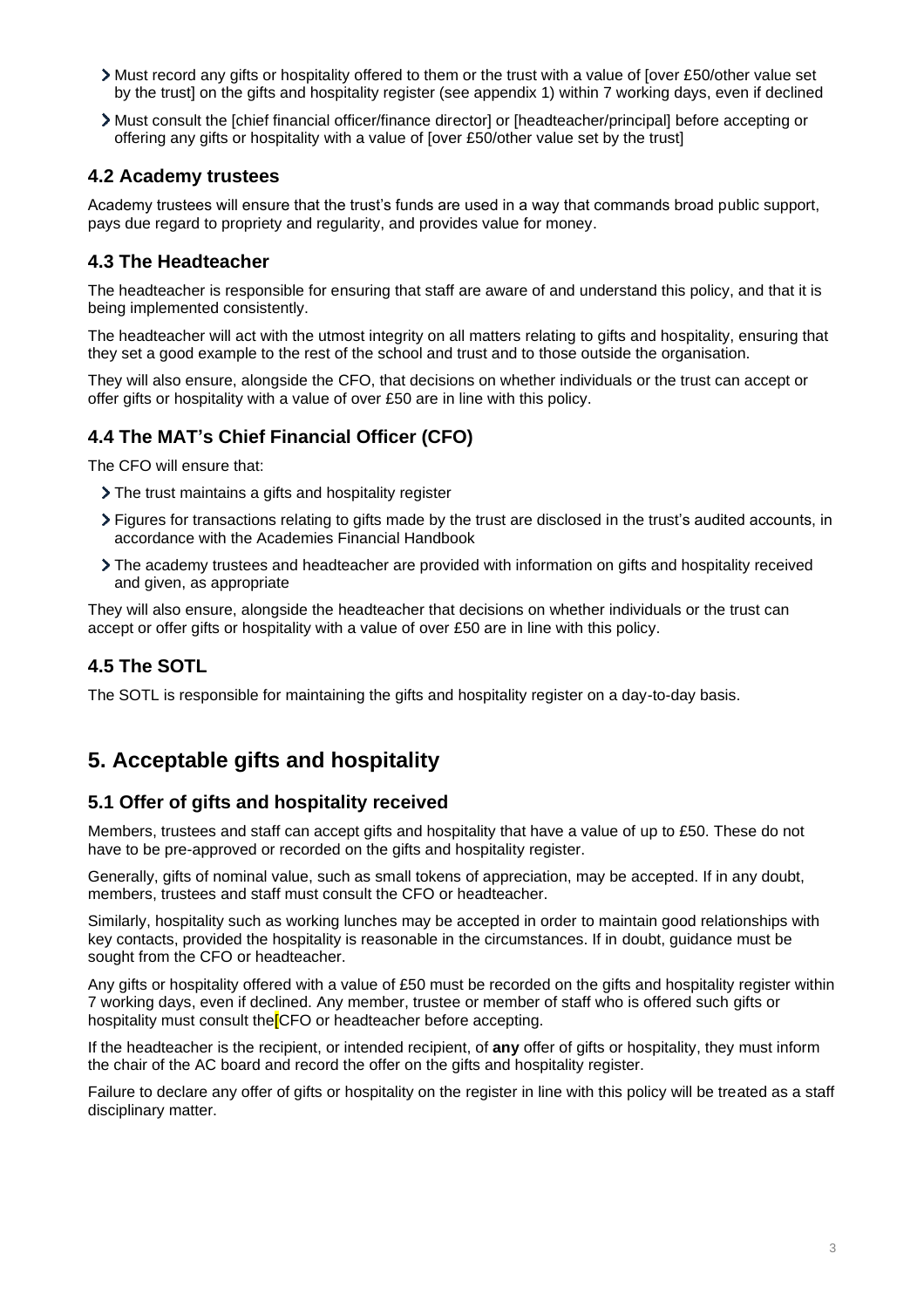### **5.2 Offer of gifts and hospitality given**

Any gifts or hospitality provided by the trust, such as a working lunch for visitors, must not be extravagant. A maximum value of £50 per head should be used as a guideline.

Alcohol must not be purchased out of the school budget.

Expense claims should be made to the SOTL and receipts must always be enclosed.

The CFO or headteacher must be consulted about any proposal to provide gifts or hospitality with a value of over £50.

# <span id="page-3-0"></span>**6. Unacceptable gifts and hospitality**

The following must never be offered or accepted:

- > Monetary gifts
- Gifts or hospitality offered to family members, partners or close friends of members, trustees or staff
- Gifts or hospitality from a potential supplier or tenderer in the immediate period before tenders are invited or during the tendering process
- Lavish or extravagant gifts or hospitality, even if they relate to activities the recipient undertakes in their own time

This list is not intended to be exhaustive.

# <span id="page-3-1"></span>**7. Declining gifts and hospitality**

Any members, trustee or staff member who is offered any of the unacceptable gifts or hospitality outlined in section 6 above should politely decline the offer.

If they feel it would not be appropriate for them to decline, they should refer the matter to the headteacher or CFO. The headteacher or CFO may decline the offer, or donate the gift or hospitality to a worthy cause, and must also record the offer on the gifts and hospitality register.

Disciplinary action will be taken against anyone who fails to decline gifts or hospitality the trust has deemed unacceptable.

Failure to declare any gifts or hospitality offered on the gifts and hospitality register, in line with this policy, will be dealt with as a staff disciplinary matter.

### <span id="page-3-2"></span>**8. Monitoring arrangements**

The gifts and hospitality register is monitored regularly by the SOTL / CFO